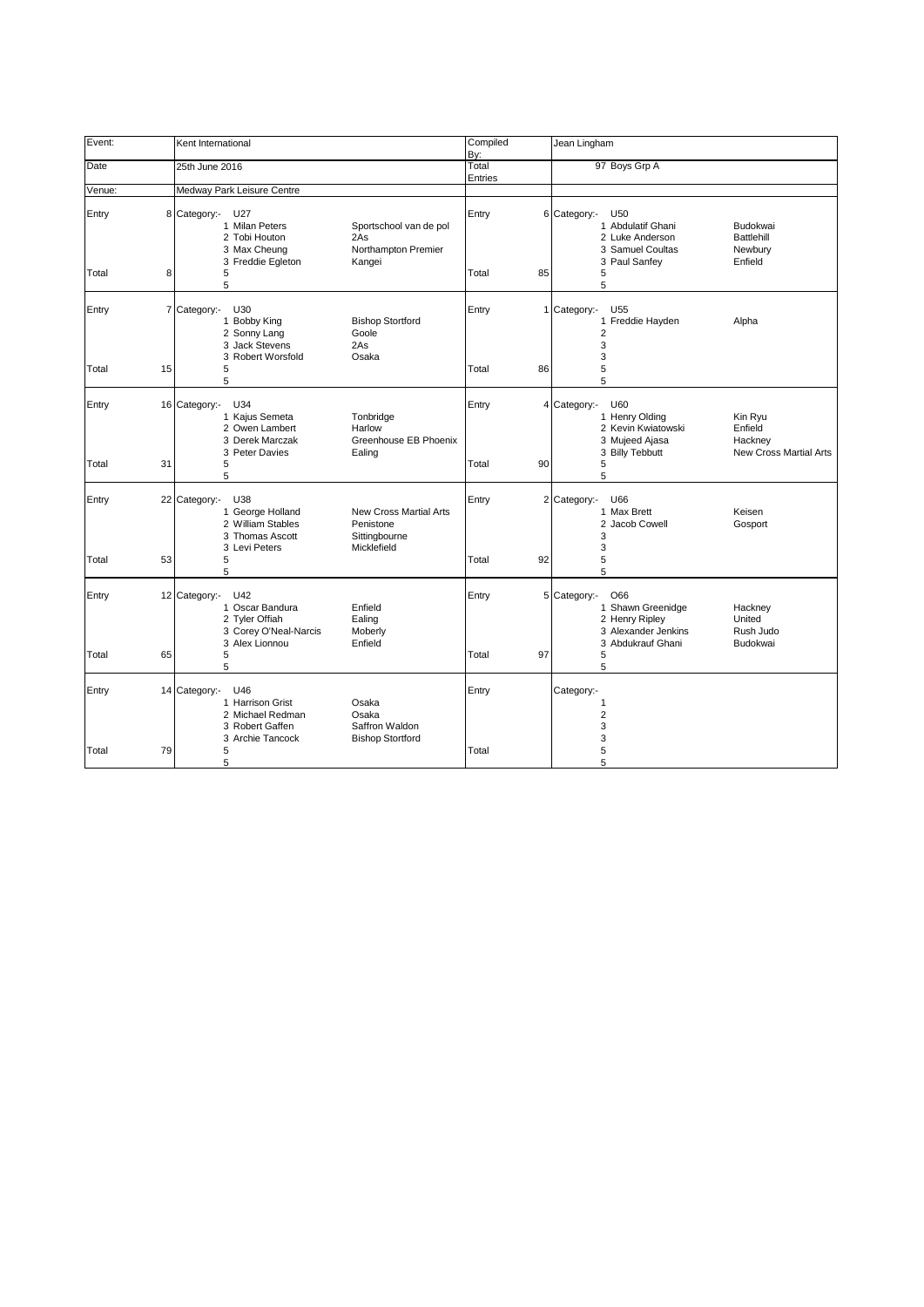| Event:         | Kent International                                                                                                                                                             | Compiled<br>By:      | Jean Lingham                                                                                                                                                                       |
|----------------|--------------------------------------------------------------------------------------------------------------------------------------------------------------------------------|----------------------|------------------------------------------------------------------------------------------------------------------------------------------------------------------------------------|
| Date           | 25th June 2016                                                                                                                                                                 | Total<br>Entries     | 53 Girls Grp A                                                                                                                                                                     |
| Venue:         | Medway Park Leisure Centre                                                                                                                                                     |                      |                                                                                                                                                                                    |
| Entry<br>Total | Category:-<br>U25<br>1<br>1 Lucy Davies<br>2A's<br>$\overline{2}$<br>3<br>3<br>5<br>1                                                                                          | Entry<br>Total<br>38 | 6 Category:-<br>U48<br>1 Megan Rothwell<br>Kin Ryu<br>2 Cariosa Chisholm<br>Alpha<br>3 Olivia Coxon<br>Pinewood<br>3 Lina Banham<br>Kin Ryu<br>5                                   |
|                | 5                                                                                                                                                                              |                      | 5                                                                                                                                                                                  |
| Entry<br>Total | 5 Category:-<br>U28<br>1 Jersey Ledger<br>Kingsley<br>2 Natalia Hanna<br>Lyminge<br>3 Livia Beck<br>New Addington<br>3 Jennifer Jones<br><b>Fleming Park</b><br>6<br>5         | Entry<br>Total<br>42 | 4 Category:-<br>U52<br>1 Amiel Simms<br>Moberly<br>2 Karagh Ballyn<br>2A's<br>3 Fae Morton<br>Oakwood<br>3 Melana Rusenaite<br>Hillingdon Judo<br>5                                |
|                | 5                                                                                                                                                                              |                      | 5                                                                                                                                                                                  |
| Entry          | 4 Category:-<br>U32<br>1 Chloe Link<br>Canterbury / Faversham<br>2 Amie McMurray<br>Kingsley<br>3 Millie Kempson<br>Werrington<br>3 Fenna Kosters<br>Zuidland                  | Entry                | 4 Category:-<br>U57<br>1 Sophia Ford<br><b>Bishop Stortford</b><br>2 Viktoria Palotas<br>Ealing<br>3 Bethany Pallister<br><b>Black Dog</b><br>3 Jasmine Anderson<br>Saffron Waldon |
| Total          | 10<br>5<br>5                                                                                                                                                                   | Total<br>46          | 5<br>5                                                                                                                                                                             |
| Entry<br>Total | 10 Category:-<br>U36<br>1 Julia Marczak<br>Greenhouse EBP<br>2 Lara Haslam<br>Melbourn<br>3 Daisy King<br>Redbridge<br>3 Robyn Ward<br>Devizes<br>20<br>5                      | Entry<br>Total<br>48 | 2 Category:-<br>U63<br>1 Amarah Peters<br>Micklefield<br>2 Macey Burden<br>Takayuki<br>3<br>3<br>5                                                                                 |
|                | 5                                                                                                                                                                              |                      | 5                                                                                                                                                                                  |
| Entry          | 6 Category:-<br>U40<br>1 Aria Mitchell<br>Kingsley<br>2 Taylor Southgate<br><b>Black Dog</b><br>3 Queenie Tancock<br><b>Bishops Stortford</b><br>3 Holly Paton<br>2A's         | Entry                | 5 Category:-<br>O63<br>1 Taiyakah Greenidge<br>Hackney<br>2 Brogan Gittins<br>Werrington<br>3 Charlie Agass<br>Tsu No Kie<br>3 Daisy Hall<br>Crayford                              |
| Total          | 26<br>5<br>5                                                                                                                                                                   | Total<br>53          | 5<br>5                                                                                                                                                                             |
| Entry          | 6 Category:-<br>U44<br>1 Ioulia Ksapidios<br>Dartford<br>2 Eleanor Bruton<br>Tsumokie<br><b>Black Dog</b><br>3 Sasha Pallister<br>3 Napsugar Pasztor<br><b>Tessa Sanderson</b> | Entry                | Category:-<br>1<br>$\overline{\mathbf{c}}$<br>3<br>3                                                                                                                               |
| Total          | 32<br>5<br>5                                                                                                                                                                   | Total                | 5<br>5                                                                                                                                                                             |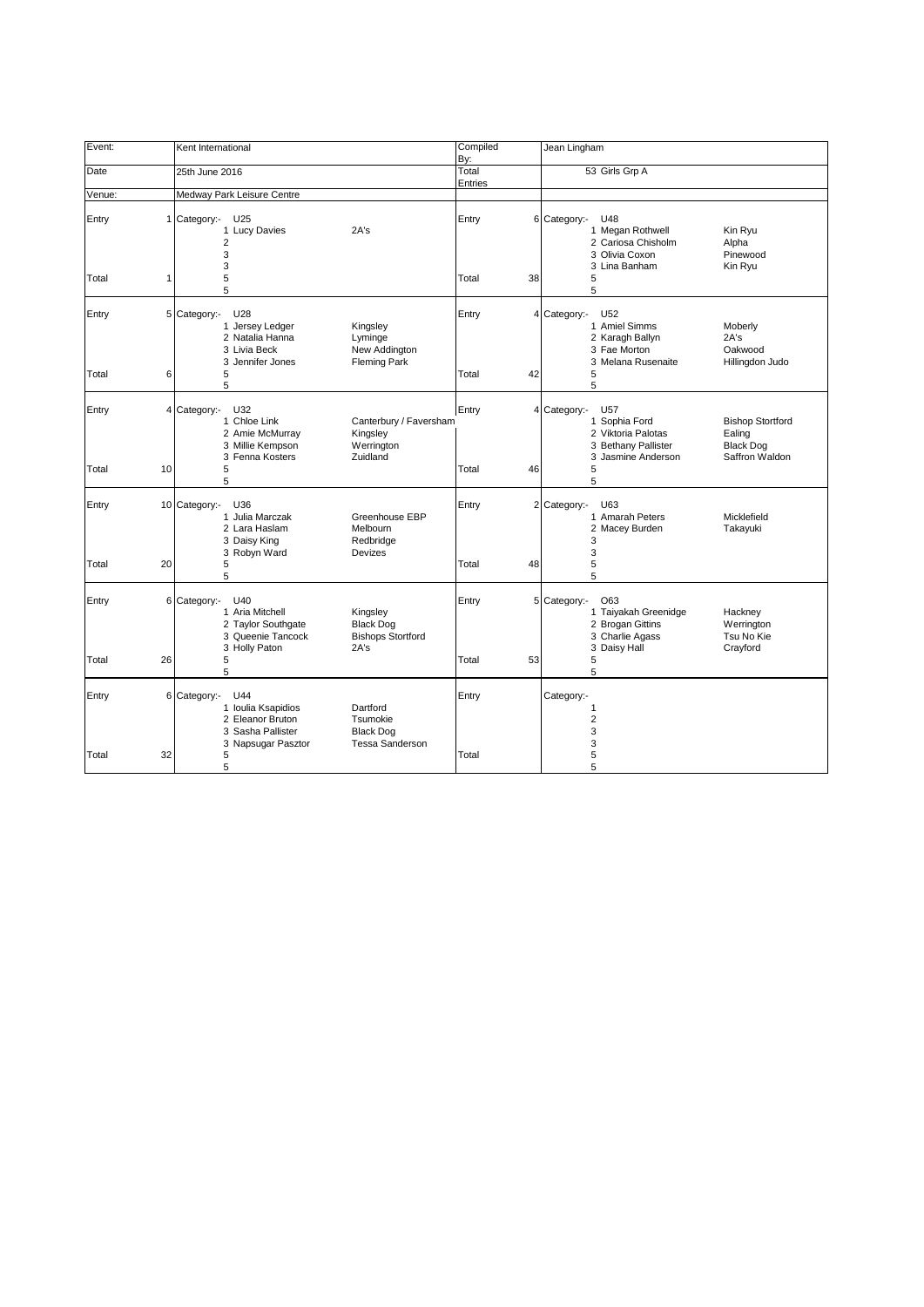| Event:         |     | Kent International                                                                                                                                                                          | Compiled<br>By:  |     | Jean Lingham                                                                                                                                                            |
|----------------|-----|---------------------------------------------------------------------------------------------------------------------------------------------------------------------------------------------|------------------|-----|-------------------------------------------------------------------------------------------------------------------------------------------------------------------------|
| Date           |     | 25th June 2016                                                                                                                                                                              | Total<br>Entries |     | 200 Boys Grp B                                                                                                                                                          |
| Venue:         |     | Medway Park Leisure Centre                                                                                                                                                                  |                  |     |                                                                                                                                                                         |
| Entry<br>Total | 14  | 14 Category:-<br>U30<br>1 Alfie Mitchell<br><b>Bishop Stortford</b><br>2 Berent Neirinck<br>JC Ardooie<br><b>Thornaby Pavilion</b><br>3 Charlie Ayre<br>3 Liam-Perote-Veras<br>Moberly<br>5 | Entry<br>Total   | 165 | 16 Category:-<br>U <sub>55</sub><br>1 Ben Austen<br>Core<br>2 George Hudson<br>Wolverhampton<br>3 Henry Stables<br>Penistone<br>3 Faris Diplock<br>Redbridge<br>5       |
|                |     | 5                                                                                                                                                                                           |                  |     | 5                                                                                                                                                                       |
| Entry<br>Total | 45  | 31 Category:-<br>U34<br>1 Jamie Drew<br>Micklefield<br>2 Kamal Chambers<br>Moberly<br>3 Marcus Rolfe<br>Kin Ryu<br>3 Tobias Chapman<br>Pinewood<br>5<br>5                                   | Entry<br>Total   | 180 | 15 Category:-<br>U60<br>1 Reual O'Neill-Marshall<br>Moberly<br>Osaka<br>2 Harry Le Mare<br>3 Donald Holliday<br>Core<br>3 Gaspard Hassenforder<br>Budokwai<br>5<br>5    |
| Entry          |     | 24 Category:-<br>U38<br>1 Zackary Morrison<br><b>Bishop Stortford</b><br>2 Gergo Berendi<br>Rush Judo<br>3 Ben Levy<br>Budokwai<br>3 Wade Muttitt<br>Pinewood                               | Entry            |     | 10 Category:-<br>U66<br>1 Archie Carter-Humphreys<br>Devizes<br>$\overline{2}$<br>Disqualified<br>3 Elyas Agounizera<br>Crayford<br>3 Reed Mitson<br>Redbridge          |
| Total          | 69  | 5<br>5                                                                                                                                                                                      | Total            | 190 | 5<br>5                                                                                                                                                                  |
| Entry<br>Total | 101 | 32 Category:-<br>U42<br>1 Vard Peter Houthoofd<br>Belgium<br>2 Finlay Watson<br>Crayford<br>3 Leon Raoul Remmery<br>Belgium<br>3 Adam Funnell<br>Kin Ryu<br>5<br>5                          | Entry<br>Total   | 196 | 6 Category:- U73<br>1 Jack Fitzgerald<br>Harris<br>2 Ryan Donson<br>2A's<br>3 Teddy Gibbons<br>United<br>3 Thomas Worsfold<br>Osaka<br>5<br>5                           |
| Entry<br>Total | 128 | U46<br>27 Category:-<br>1 Daneil Mensah<br>Moberly<br>2 Benjamin Grist<br>Osaka<br>3 Connor Gossedge<br>Ealing<br>3 Kieron McCann<br>Devizes<br>5                                           | Entry<br>Total   | 200 | 4 Category:-<br>O73<br>1 Kallam Nahoor<br>Erdington<br>2 William Cross<br>Ford<br>3 Kieran Hardaker<br><b>Battlehill JC</b><br>3 Cameron Standel-Walker<br>Hackney<br>5 |
|                |     | 5                                                                                                                                                                                           |                  |     | 5                                                                                                                                                                       |
| Entry          |     | 21 Category:-<br>U <sub>50</sub><br>1 Callum Bennett<br>Pontardulais<br>2 Anusit Phalasan<br>Micklefield<br>3 Daniel Seabrook<br>Core<br>3 Jonah Alfert<br>Chalfont                         | Entry            |     | Category:-<br>$\mathbf{1}$<br>$\overline{2}$<br>3<br>3                                                                                                                  |
| Total          | 149 | 3 Joe Chraniuk<br>Micklefield<br>5                                                                                                                                                          | Total            |     | 5<br>5                                                                                                                                                                  |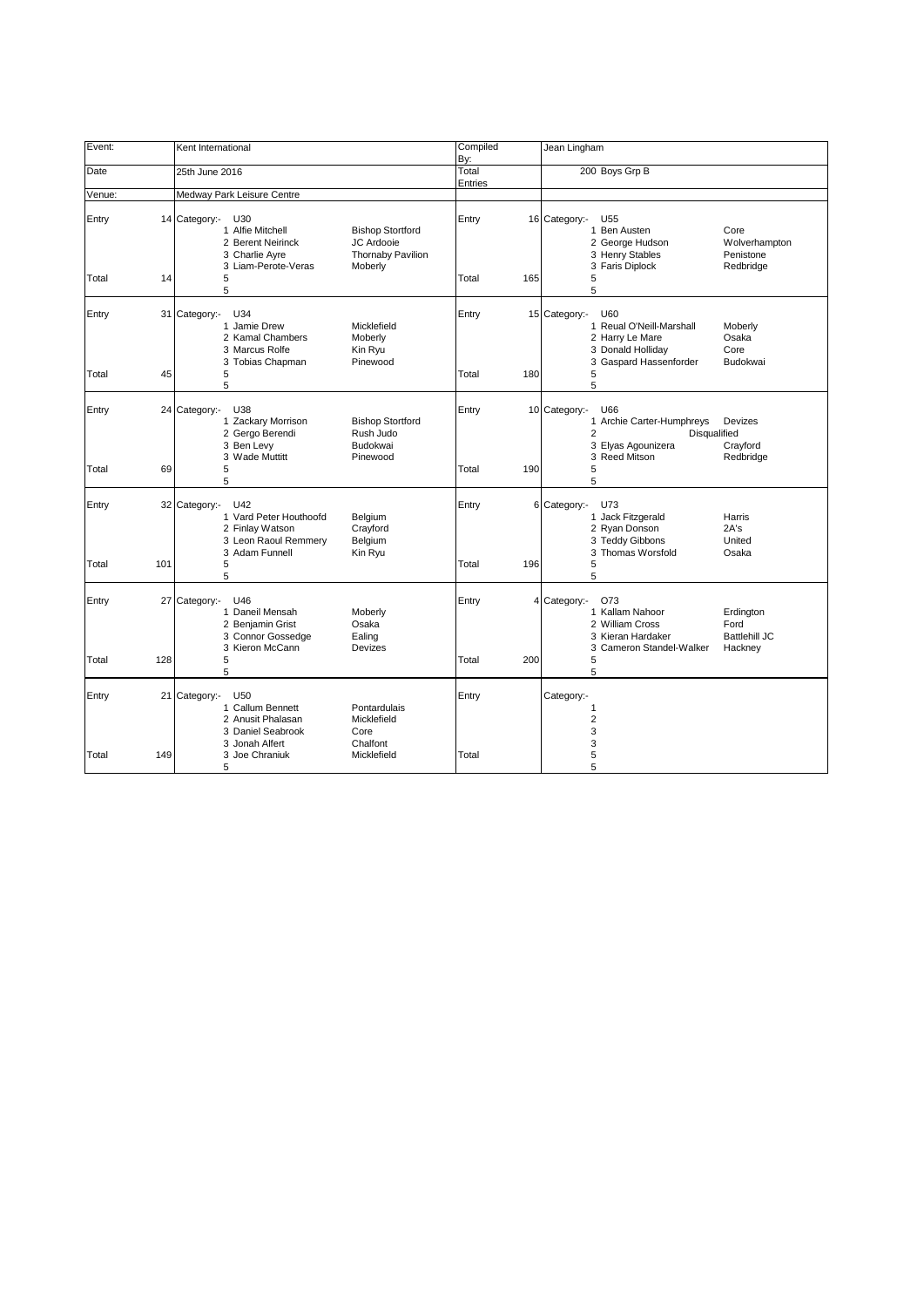| Event:                     | Kent International                                                                                                                                                                                    | Compiled<br>By:      | Jean Lingham                                                                                                                                                                     |
|----------------------------|-------------------------------------------------------------------------------------------------------------------------------------------------------------------------------------------------------|----------------------|----------------------------------------------------------------------------------------------------------------------------------------------------------------------------------|
| Date                       | 25th June 2016                                                                                                                                                                                        | Total<br>Entries     | 74 Girls Grp B                                                                                                                                                                   |
| Venue:                     | Medway Park Leisure Centre                                                                                                                                                                            |                      |                                                                                                                                                                                  |
| Entry<br>Total             | 7 Category:-<br>U32<br>1 Charlotte Jenman<br>United<br>2 Chandra De Vos<br>Schiedam<br>3 Maddie Birri<br>Ealing<br>3 Summer Shaw<br>Camberley<br>7<br>5<br>5                                          | Entry<br>Total<br>60 | 10 Category:-<br>U <sub>57</sub><br>1 Maria Moss<br>Northbrook<br>2 Eleanor Kierley<br>Lewes Bridgview<br>3 Alisa Sydykova<br>Micklefield<br>3 Lucy Slape<br>Camberley<br>5<br>5 |
| Entry<br>Total<br>11       | 4 Category:-<br>U36<br>1 Niamh Southgate<br><b>Black Dog</b><br>2 Jasmine Abdullaeva<br>Redbridge<br>3 Olivia Delahunty<br>Newbury<br>3 Eline Debaere<br>Yawara Ooigem<br>5<br>5                      | Entry<br>Total<br>65 | 5 Category:-<br>U63<br>1 Rebecca Belcher<br>Harris<br>2 Africa Linto<br>Hackney<br>3 Mia Morrison<br>Garioch<br>3 Willow Harrild<br>Parkwood<br>5<br>5                           |
| Entry<br>11<br>Total<br>22 | Category:-<br>U40<br>1 Rachel Jackson<br><b>Thornaby Pavilion</b><br>2 Eden Southgate<br><b>Black Dog</b><br>3 Jasmine Teal<br><b>Bishop Stortford</b><br>3 Chloe Dodge<br>Micklefield<br>5           | Entry<br>Total<br>69 | 4 Category:-<br>U70<br>1 Sofia Carbone<br>Coventry<br>2 Amelia Hale<br>Mercia<br>3 Elen Davies<br>Carmarthen<br>3 Isabel Burgess<br>New Addington<br>5                           |
| Entry<br>Total<br>31       | 5<br>9<br>Category:-<br>U44<br>1 Isable McKay<br>Devizes<br>2 Julia Wisniewski<br><b>SKK</b><br>3 Lieke Breedveld<br>Schiedam<br>3 Lizzie Tomkins<br>Newbury<br>5<br>5                                | Entry<br>Total<br>74 | 5<br>5 Category:-<br><b>Ov70</b><br>1 Lauren McCarthy<br>Garioch<br>2 Emily Allingham<br>Crayford<br>3 Zoe Ham<br>Paddock Wood<br>3 Megan Skillern<br><b>Droitwich</b><br>5<br>5 |
| Entry<br>43<br>Total       | 12 Category:-<br>U48<br>1 Hannah Niven<br>Rush Judo<br>2 Ellie Morris<br><b>SKK</b><br>3 Jessica Sanfey<br>Enfield<br>3 Jasmine Edwards<br>Devizes<br>5<br>5                                          | Entry<br>Total       | Category:-<br>1<br>$\overline{2}$<br>3<br>3<br>5<br>5                                                                                                                            |
| Entry<br>Total<br>50       | $\overline{7}$<br>Category:-<br>U <sub>52</sub><br>1 Isabella Morris<br><b>Blythe</b><br>Saffron Walden<br>2 Chloe Price<br>3 Freya Slape<br>Camberley<br>3 Medina Umalutova<br>Euro-Budo Bilzen<br>5 | Entry<br>Total       | Category:-<br>1<br>$\overline{2}$<br>3<br>3<br>5                                                                                                                                 |
|                            | 5                                                                                                                                                                                                     |                      | 5                                                                                                                                                                                |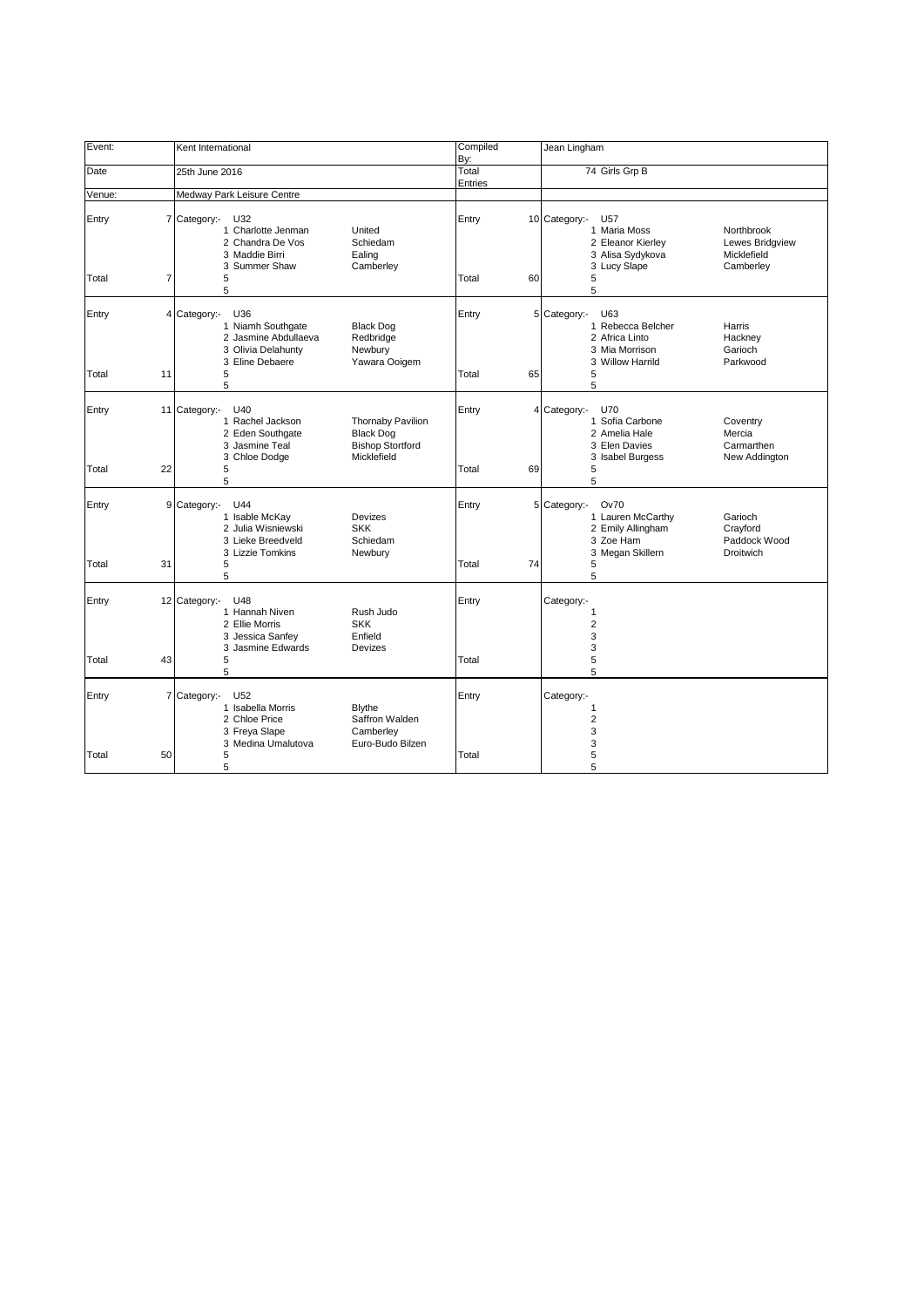| Event:      | Kent International                                                                                                                                                    | Compiled<br>By:  | Jean Lingham                                                                                                             |
|-------------|-----------------------------------------------------------------------------------------------------------------------------------------------------------------------|------------------|--------------------------------------------------------------------------------------------------------------------------|
| Date        | 25th June 2016                                                                                                                                                        | Total<br>Entries | 47 Boys Grp C                                                                                                            |
| Venue:      | Medway Park Leisure Centre                                                                                                                                            |                  |                                                                                                                          |
| Entry       | 7 Category:-<br>U42<br>1 Gheron Le Compte<br>Ingelmunster<br>2 Adam Robinson<br>The Parks<br>3 Robbie Demets<br>Judo Okami<br>3 Ray Marinx<br>JC Ardooie              | Entry            | 2 Category:-<br>U73<br>1 Andries Pretorius<br>Zodiac<br>2 Guy Crochman<br>Paddock Wood<br>3<br>3                         |
| 7<br>Total  | 5<br>5                                                                                                                                                                | Total<br>44      | 5<br>5                                                                                                                   |
| Entry       | 5 Category:-<br>U46<br>1 Remi De Corte<br>Judo Okami<br>2 Bo Delbecque<br>Ingelmunster<br>Tom Van Der Kolk<br>3 Denny Karhof<br>3 Jamie Mansfield<br>Witley/Osaka     | Entry            | U81<br>3 Category:-<br>1 Joseph McNeil<br>Southlands<br>2 Sean Bate<br>Uckfield JC<br>3 Bairon Baert<br>Ingelmuster<br>3 |
| Total<br>12 | 5<br>5                                                                                                                                                                | 47<br>Total      | 5<br>5                                                                                                                   |
| Entry       | 5 Category:-<br>U50<br>1 Samy Awiti-Alcaras<br>Enfield<br>2 Logan Campbell<br><b>EYJA</b><br>3 Max Goodkind<br>Moberly<br>3 Jack Delahunty<br>Newbury                 | Entry            | 0 Category:-<br>O81<br>1<br>$\overline{2}$<br>3<br>3                                                                     |
| Total<br>17 | 5<br>5                                                                                                                                                                | Total<br>47      | 5<br>5                                                                                                                   |
| Entry       | 12 Category:-<br>U55<br>1 Dylan Van Der Kolk<br>Tom Van Der Kolk<br>2 Oliver Purllant<br><b>Black Dog</b><br>3 Harry Zain-Prosser<br>Osaka<br>3 Ian Levett<br>Newbury | Entry            | Category:-<br>1<br>$\overline{2}$<br>3<br>3                                                                              |
| 29<br>Total | 5<br>5                                                                                                                                                                | Total            | 5<br>5                                                                                                                   |
| Entry       | 10 Category:-<br>U60<br>1 Jarne Doyck<br>Ingelmunster<br>2 Etienne Keeler<br>Pinewood<br>3 Perry Boer<br>Tom Van Der Kolk<br>3 Caito Wilson<br>Tonbridge              | Entry            | Category:-<br>1<br>$\overline{2}$<br>3<br>3                                                                              |
| 39<br>Total | 5<br>5                                                                                                                                                                | Total            | 5<br>5                                                                                                                   |
| Entry       | 3 Category:-<br>U66<br>1 Hessel Moens<br>Randers<br>2 Gabriel Van Stalen<br>Randers<br>3 Given Van Dorst<br>Schiedam<br>3                                             | Entry            | Category:-<br>1<br>$\overline{\mathbf{c}}$<br>3<br>3                                                                     |
| 42<br>Total | 5<br>5                                                                                                                                                                | Total            | 5<br>5                                                                                                                   |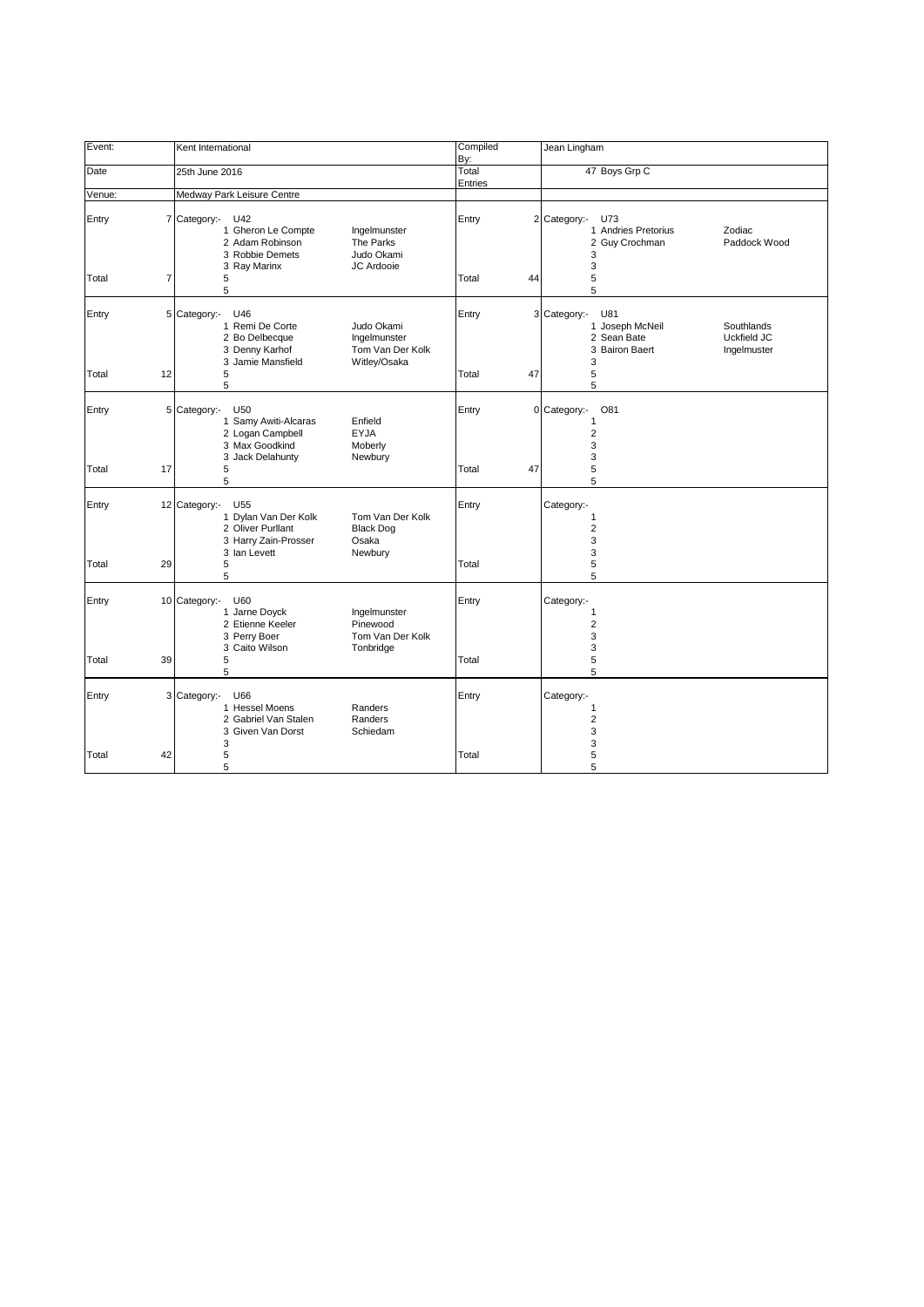| Event:                  | Kent International                                                                                                                                                      | Compiled<br>By:  | Jean Lingham                                                                                                                                                                     |
|-------------------------|-------------------------------------------------------------------------------------------------------------------------------------------------------------------------|------------------|----------------------------------------------------------------------------------------------------------------------------------------------------------------------------------|
| Date                    | 25th June 2016                                                                                                                                                          | Total<br>Entries | 28 Girls Grp C                                                                                                                                                                   |
| Venue:                  | Medway Park Leisure Centre                                                                                                                                              |                  |                                                                                                                                                                                  |
| Entry<br>1              | Category:-<br>U40<br>1 Esme Kroon<br>Randers<br>$\overline{2}$<br>3<br>3                                                                                                | Entry            | 1 Category:-<br>U70<br>1 Georga Halloumas<br>Metro<br>$\overline{2}$<br>3<br>3                                                                                                   |
| Total<br>1              | 5<br>5                                                                                                                                                                  | Total<br>20      | 5<br>5                                                                                                                                                                           |
| Entry                   | 1 Category:-<br>U44<br>1 Linda Agterberg<br>Tom van der Kolk<br>$\overline{2}$<br>3<br>3                                                                                | Entry            | <b>Ov70</b><br>4 Category:-<br>1 Christi-Rose Pretorius<br>Zodiac<br>2 Fabienne van Dorst<br>Schiedam<br>3 Olivia Turner<br>Samurai<br>3 Caitlin Head<br><b>Bishop Stortford</b> |
| $\overline{2}$<br>Total | 5<br>5                                                                                                                                                                  | Total<br>24      | 5<br>5                                                                                                                                                                           |
| Entry                   | 2 Category:-<br>U48<br>1 Lauren Sillitoe<br>Tsukuru<br>2 Ashleigh Barnikel<br>Neyland<br>3                                                                              | Entry            | Category:-<br>1<br>$\overline{\mathbf{c}}$<br>3                                                                                                                                  |
| Total<br>4              | 3<br>5<br>5                                                                                                                                                             | Total            | 3<br>5<br>5                                                                                                                                                                      |
| Entry                   | 4 Category:-<br>U52<br>1 Madeleif van Wijangaarden Tom van der Kolk<br>2 Annick Baas<br>Tom van der Kolk<br>3 Kimberly Blokland<br>Schiedam<br>3 Leila Adrif<br>Garioch | Entry            | Category:-<br>1<br>$\overline{\mathbf{c}}$<br>3<br>3                                                                                                                             |
| 8<br>Total              | 5<br>5                                                                                                                                                                  | Total            | 5<br>5                                                                                                                                                                           |
| Entry<br>7              | Category:-<br>U57<br>1 Grace Griffiths<br>Tsukuru<br>2 Chaire Stins<br>Tom van der Kolk<br>3 Emily Niven<br>Rush Judo<br>Southlands<br>3 Brook Byers                    | Entry            | Category:-<br>1<br>$\overline{2}$<br>3<br>3                                                                                                                                      |
| 15<br>Total             | 5<br>5                                                                                                                                                                  | Total            | 5<br>5                                                                                                                                                                           |
| Entry                   | 4 Category:-<br>U63<br>1 Simone Cross<br>Tonbridge<br>2 Emily Cooper<br><b>SKK</b><br>3 Pheadra Beggia<br>Ingelmunster<br>3 Phoenix Garvey-Gray<br>Camberley            | Entry            | Category:-<br>1<br>$\overline{\mathbf{c}}$<br>3<br>3                                                                                                                             |
| Total<br>19             | 5<br>5                                                                                                                                                                  | Total            | 5<br>5                                                                                                                                                                           |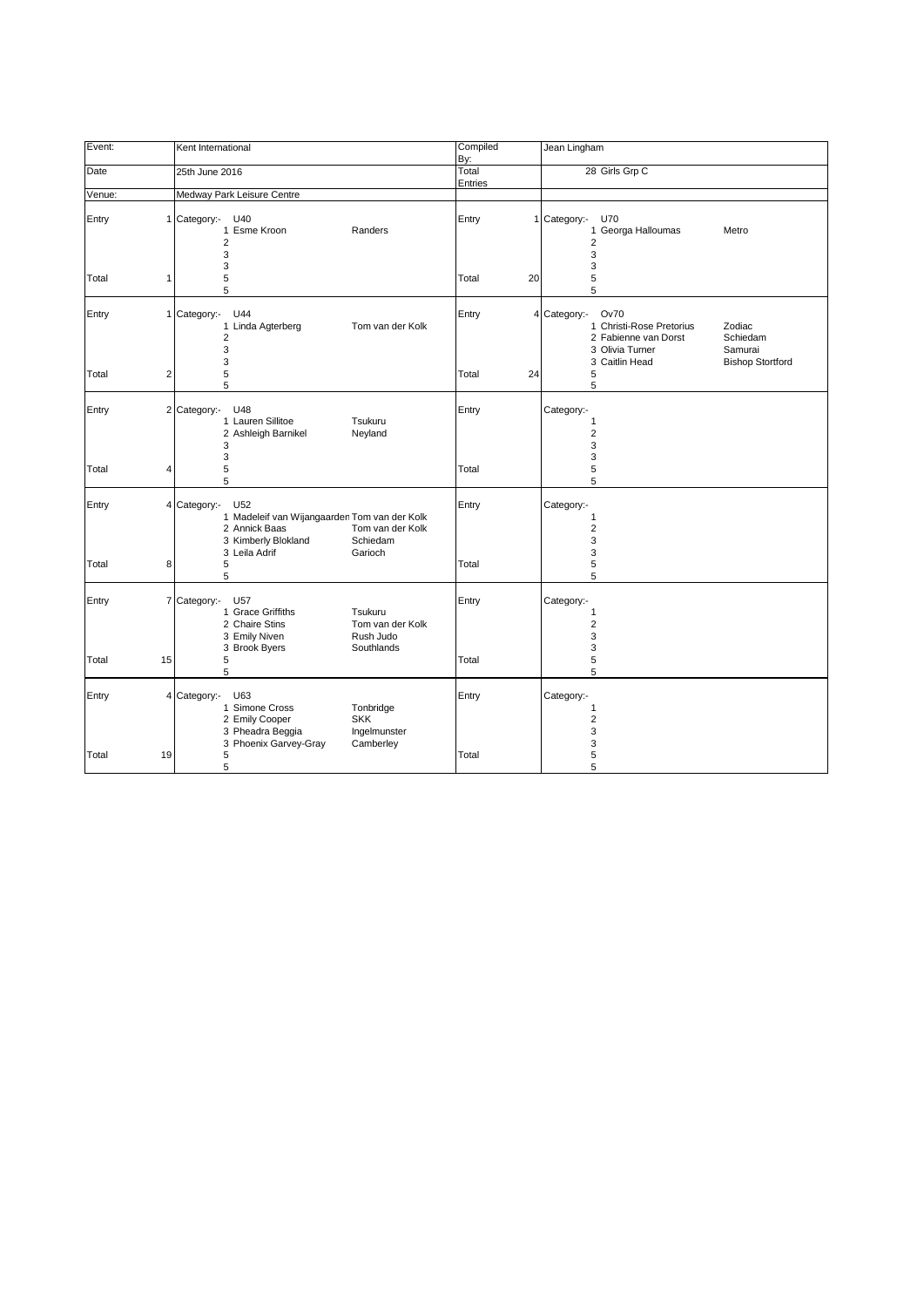| Event:      | Kent International                                                                                                                                    | Compiled<br>By:  | Jean Lingham                                                                                                                |
|-------------|-------------------------------------------------------------------------------------------------------------------------------------------------------|------------------|-----------------------------------------------------------------------------------------------------------------------------|
| Date        | 26th June 2016                                                                                                                                        | Total<br>Entries | 54 Youth Men                                                                                                                |
| Venue:      | Medway Park Leisure Centre                                                                                                                            |                  |                                                                                                                             |
| Entry       | 3 Category:-<br>U50<br>1 Oliver Chesney<br>New Cross MA<br>2 Ethan Proud<br>Newcastle<br>3 Luke Thorpe<br>Iruka<br>3                                  | Entry            | 4 Category:-<br>U90<br>1 Antonijo Garasic<br>Camberley<br>2 Harvey Williams<br>Pinewood<br>3 Liam Alford<br>Northbrook<br>3 |
| Total<br>3  | 5<br>5                                                                                                                                                | Total<br>54      | 5<br>5                                                                                                                      |
| Entry       | 2 Category:-<br>U55<br>1 Harry Loughheed<br>Tsukuru<br>2 Christopher Butlin<br>Wolverhampton<br>3<br>3                                                | Entry            | 0 Category:-<br>U100<br>$\mathbf{1}$<br>2<br>3<br>3                                                                         |
| 5<br>Total  | 5<br>5                                                                                                                                                | Total<br>54      | 5<br>5                                                                                                                      |
| Entry       | 14 Category:-<br>U60<br>1 Ryan Burt<br>Ealing<br>2 Johnnie Grant<br>Hackney<br>3 Jonny Northover<br>Pinewood<br>3 Reuel O'Neill-Marshall<br>Moberly   | Entry            | 0 Category:-<br>Ov100<br>1<br>$\overline{2}$<br>3<br>3                                                                      |
| 19<br>Total | 5<br>5                                                                                                                                                | Total<br>54      | 5<br>5                                                                                                                      |
| Entry       | 9 Category:-<br>U66<br>1 Archie Platt<br>Osaka<br>2 James Fowler<br>Osaka<br>3 Kieron Tweedy<br><b>Battlehill</b><br>3 James Cliff<br>Ford            | Entry            | Category:-<br>1<br>$\overline{2}$<br>3<br>3                                                                                 |
| 28<br>Total | 5<br>5                                                                                                                                                | Total            | 5<br>5                                                                                                                      |
| Entry       | 12 Category:-<br>U73<br>1 Joshua Awiti-Alcaraz<br>Enfield<br>2 Joshua O'Connor<br>Gendros<br>3 Tyrese Logan<br>Moberly<br>3 Emrah Manduran<br>Hackney | Entry            | Category:-<br>1<br>$\overline{2}$<br>3<br>3                                                                                 |
| 40<br>Total | 5<br>5                                                                                                                                                | Total            | 5<br>5                                                                                                                      |
| Entry       | 10 Category:-<br>U81<br>1 Calum Blanks<br>Ford<br>2 Marek Masier<br>Iruka<br>Gendros<br>3 Harry Evans<br>3 Caine Potts<br><b>Blyth</b>                | Entry            | Category:-<br>1<br>$\overline{\mathbf{c}}$<br>3<br>3                                                                        |
| Total<br>50 | 5<br>5                                                                                                                                                | Total            | 5<br>5                                                                                                                      |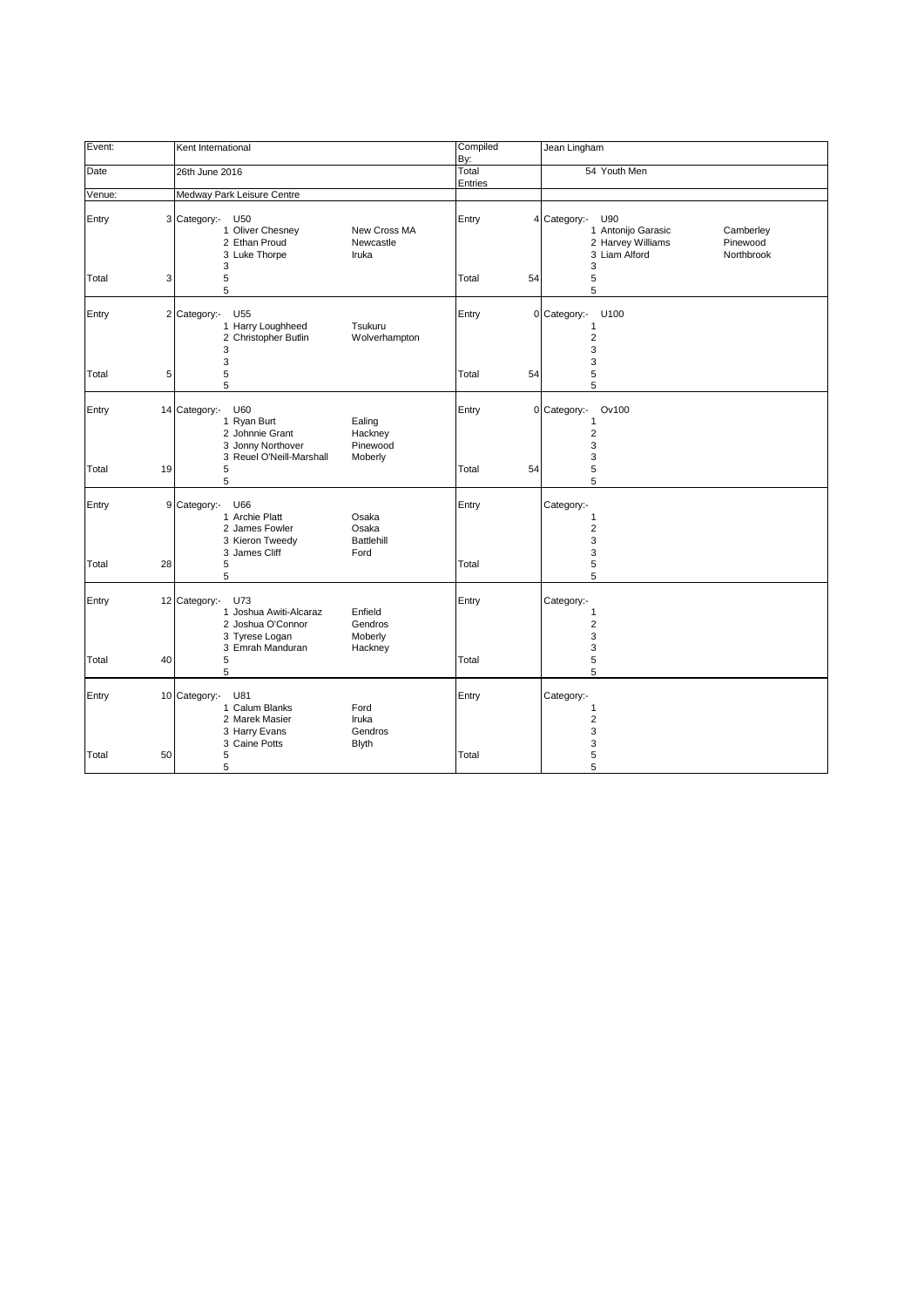| Event:      | Kent International                                                                                                                                    | Compiled<br>By:  | Jean Lingham                                    |
|-------------|-------------------------------------------------------------------------------------------------------------------------------------------------------|------------------|-------------------------------------------------|
| Date        | 26th June 2016                                                                                                                                        | Total<br>Entries | 54 Youth Women                                  |
| Venue:      | Medway Park Leisure Centre                                                                                                                            |                  |                                                 |
| Entry       | 3 Category:-<br>U48<br>1 Madeleine Herbert<br>Osaka<br>2 Brooke Powell<br>New Cross MA<br>3 Nicole Hillier<br>Medway Park<br>3                        | Entry            | 4 Category:-<br>1<br>$\overline{2}$<br>3<br>3   |
| 3<br>Total  | 5<br>5                                                                                                                                                | Total<br>54      | 5<br>5                                          |
| Entry       | 3 Category:-<br>U52<br>1 Sidney Tancock<br><b>Bishop Stortford</b><br>2 Amber Koopmans<br>Randers<br>3 Anke Latet<br>Euro Budo Bilzen<br>3            | Entry            | 0 Category:-<br>1<br>$\overline{2}$<br>3<br>3   |
| 6<br>Total  | 5<br>5                                                                                                                                                | Total<br>54      | 5<br>5                                          |
| Entry       | 6 Category:-<br>U57<br>1 Ditte Bruil<br>Randers<br>2 Kirsten Chase<br>Kin Ryu<br>3 Kiera Bateman<br>Pinewood<br>3 Francesca Paine<br>Camberley        | Entry            | 0 Category:-<br>1<br>$\overline{2}$<br>3<br>3   |
| 12<br>Total | 5<br>5                                                                                                                                                | 54<br>Total      | 5<br>5                                          |
| Entry       | 7 Category:-<br>U63<br>1 Lucielle Hendriks<br>Randers<br>2 Jade Savory<br>Wolverhampton<br>3 Georgia McHale<br>61 JC<br>3 Georgie Allsworth<br>Oxford | Entry            | Category:-<br>1<br>$\overline{2}$<br>3<br>3     |
| 19<br>Total | 5<br>5                                                                                                                                                | Total            | 5<br>5                                          |
| 5<br>Entry  | Category:-<br><b>U70</b><br>1 Sophie Burton<br><b>Blyth</b><br><b>Battlehill</b><br>2 Leah Anastasi<br>3 Jordan Venables<br>Harris<br>61 JC           | Entry            | Category:-<br>1<br>$\overline{2}$<br>3<br>3     |
| Total<br>24 | 3 Elise Wood<br>5<br>5                                                                                                                                | Total            | 5<br>5                                          |
| Entry       | 4 Category:-<br>U78<br>1 Kiera Brown<br><b>TNJC</b><br>2 Aleksandra Pudlo<br>Osterley<br>Hackney<br>3 Jemila Jeng                                     | Entry            | Category:-<br>1<br>$\overline{\mathbf{c}}$<br>3 |
| Total<br>28 | 3 Cora Northover<br>Dorchester<br>5<br>5                                                                                                              | Total            | 3<br>5<br>5                                     |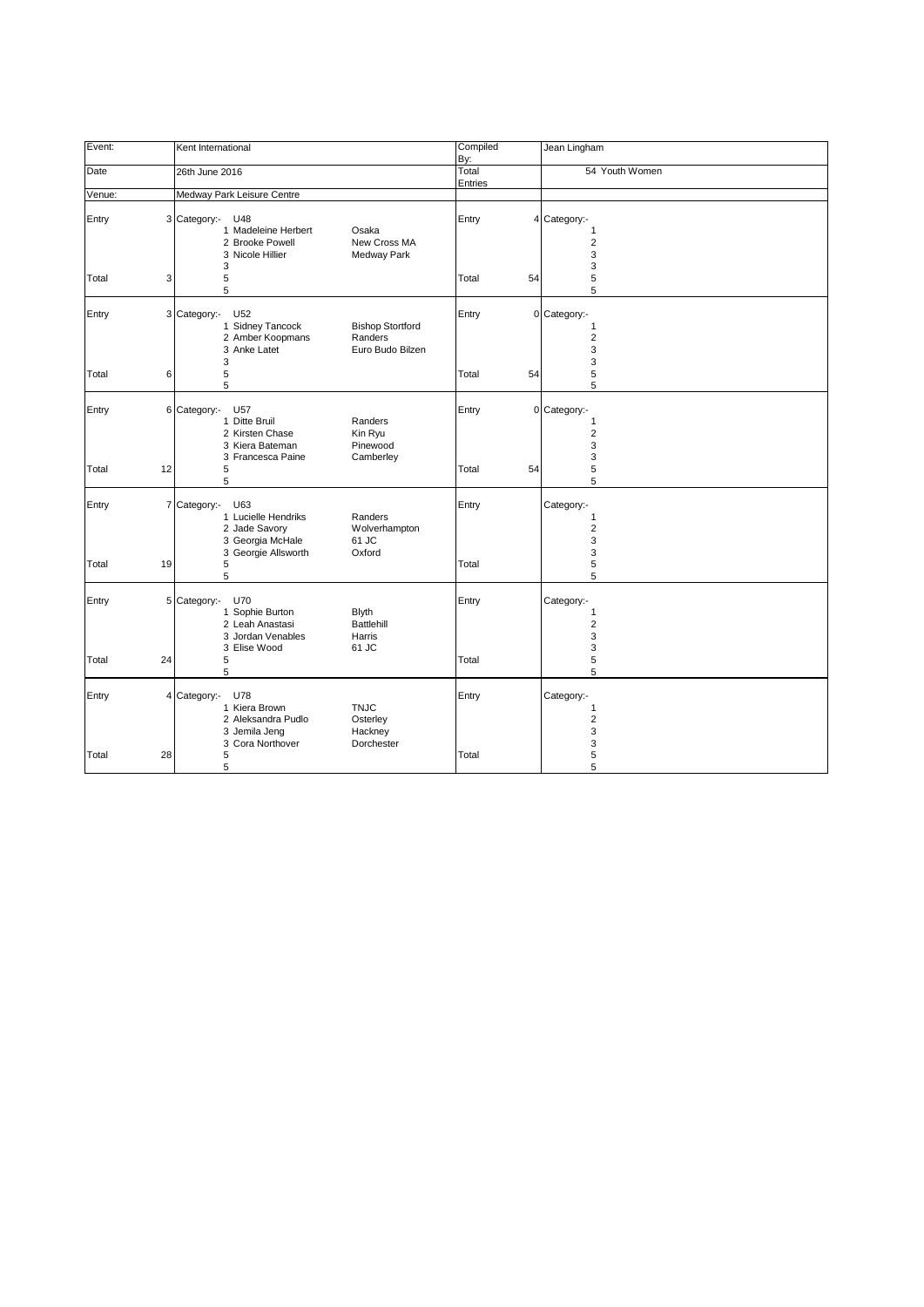| Event:      | Kent International                                                                                                                                                 | Compiled<br>By:  | Jean Lingham                                           |
|-------------|--------------------------------------------------------------------------------------------------------------------------------------------------------------------|------------------|--------------------------------------------------------|
| Date        | 26th June 2016                                                                                                                                                     | Total<br>Entries | 55 Senior Men                                          |
| Venue:      | Medway Park Leisure Centre                                                                                                                                         |                  |                                                        |
| Entry       | 9 Category:-<br>U66<br>1 Thomas Johnson<br>Yoshin Ryu<br>2 Adburrahman Chaatouf<br><b>Ernest Bevin</b><br>3 Archie Platt<br>Osaka<br>3 Giovanny Antalika<br>Ealing | Entry            | Category:-<br>1<br>$\overline{2}$<br>3<br>3            |
| 9<br>Total  | 5<br>5                                                                                                                                                             | Total            | 5<br>5                                                 |
| Entry       | 9 Category:-<br>U73<br>1 Joshua O'Connor<br>Gendros<br>2 Matthew Kavanagh<br>Ford<br>3 Daryn Maukenov<br>Uni of London<br>3 Joshua Awiti-Alcaraz<br>Enfield        | Entry            | Category:-<br>1<br>$\overline{2}$<br>3<br>3            |
| Total<br>18 | 5<br>5                                                                                                                                                             | Total            | 5<br>5                                                 |
| Entry       | 12 Category:-<br>U81<br>1 Danny Williams<br>Camberley<br>2 Adma Adaman<br><b>Ernest Bevin</b><br>3 Ryan Cottom<br>Budokwai<br>3 Kern Foot                          | Entry            | Category:-<br>$\mathbf{1}$<br>$\overline{2}$<br>3<br>3 |
| 30<br>Total | Shepton<br>5<br>5                                                                                                                                                  | Total            | 5<br>5                                                 |
| Entry       | 12 Category:-<br>U90<br>1 Antonijo Garacic<br>Camberley<br>2 Scott Turner<br>Ealing<br>3 Adam Kowalski<br>Barnet<br>3 James Stringer<br>Sieshen                    | Entry            | Category:-<br>1<br>$\overline{2}$<br>3<br>3            |
| 42<br>Total | 5<br>5                                                                                                                                                             | Total            | 5<br>5                                                 |
| Entry       | 6<br>Category:-<br>U100<br>1 Etham Caprice<br>Moberly<br>2 Matthew Boyce<br>Melbourn<br>3 Ryan Gray<br>Uni of London                                               | Entry            | Category:-<br>1<br>$\overline{2}$<br>3<br>3            |
| 48<br>Total | 3 Martin Parris<br>Addington<br>5<br>5                                                                                                                             | Total            | 5<br>5                                                 |
| Entry       | 7 Category:-<br>Ov100<br>1 Matthew Kitson<br>Westland<br>2 Richard Murphy<br>Zodiac<br>3 Michael Green<br>Kangei<br>3 Carl Maddison<br>Dominic King                | Entry            | Category:-<br>1<br>$\overline{2}$<br>3<br>3            |
| Total<br>55 | 5<br>5                                                                                                                                                             | Total            | 5<br>5                                                 |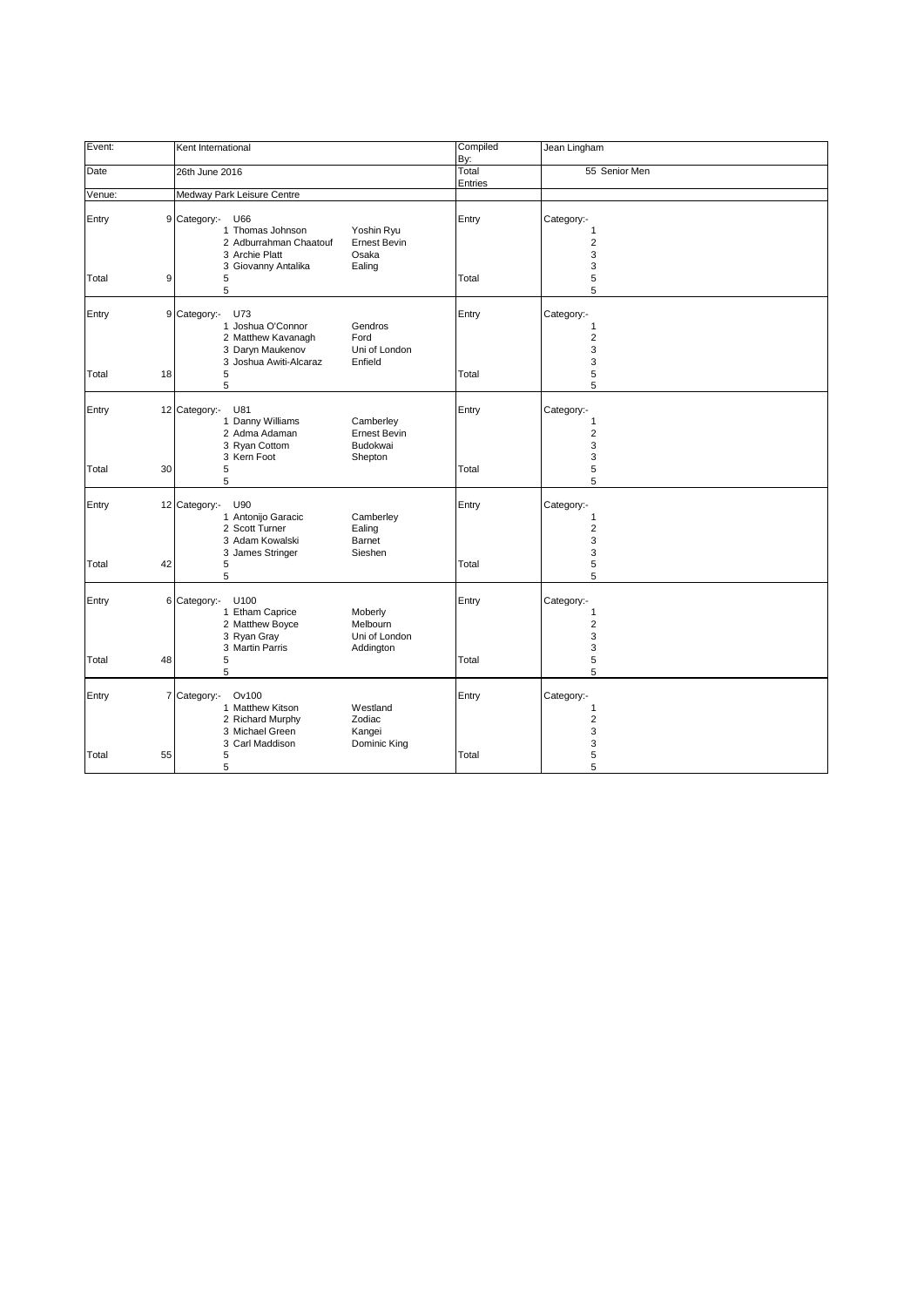| Event:      | Kent International                                                                                                                                              | Compiled<br>By:  | Jean Lingham                                         |
|-------------|-----------------------------------------------------------------------------------------------------------------------------------------------------------------|------------------|------------------------------------------------------|
| Date        | 26th June 2016                                                                                                                                                  | Total<br>Entries | 24 Senior Women                                      |
| Venue:      | Medway Park Leisure Centre                                                                                                                                      |                  |                                                      |
| Entry       | 6 Category:- U57<br>1 Ditte Bruil<br>Randers<br>2 Francesca Paine<br>Camberley<br>Ealing<br>3 Jess Gordon-Brown<br><b>Bushi Arnhem</b><br>3 Julia Van Der Molen | Entry            | Category:-<br>1<br>$\overline{2}$<br>3<br>3          |
| Total       | 6<br>5<br>5                                                                                                                                                     | Total            | 5<br>5                                               |
| Entry       | 7 Category:-<br>U63<br>Stratford<br>1 Akvile Marmukonyte<br>2 Lucille Hendricks<br>Randers<br>3 Bryony Elliott<br>Ryedale<br>3 Natasha Glassford<br>Ealing      | Entry            | Category:-<br>1<br>$\overline{\mathbf{c}}$<br>3<br>3 |
| Total<br>13 | 5<br>5                                                                                                                                                          | Total            | 5<br>5                                               |
| Entry       | 4 Category:-<br><b>U70</b><br>1 Sophie Burton<br><b>Blythe</b><br>2 Abigail Clayton<br>Oxford<br>3 Laura Day<br>Evreham                                         | Entry            | Category:-<br>1<br>$\overline{2}$<br>3               |
| 17<br>Total | 3 Charlotte Wain<br>Kangei<br>5<br>5                                                                                                                            | Total            | 3<br>5<br>5                                          |
| Entry       | 3 Category:-<br>U78<br>1 Sarah Hopkins<br>Gosport<br>2 Sanna Durhous<br>Oxford Uni<br>3 Kate Donkin<br>Uni of London<br>3                                       | Entry            | Category:-<br>1<br>$\overline{2}$<br>3<br>3          |
| Total<br>20 | 5<br>5                                                                                                                                                          | Total            | 5<br>5                                               |
| Entry       | Category:-<br>Ov 78<br>4<br>1 Linda Klaver<br>Randers<br>2 Chrissie Webb<br>Pinewood<br><b>MSMA</b><br>3 Shelley Jackson                                        | Entry            | Category:-<br>1<br>$\overline{2}$<br>3               |
| Total<br>24 | 3 Lynette Fulgence<br>Jodan<br>5<br>5                                                                                                                           | Total            | 3<br>5<br>5                                          |
| Entry       | Category:-<br>$\mathbf{1}$<br>$\overline{2}$<br>3                                                                                                               | Entry            | Category:-<br>1<br>$\overline{\mathbf{c}}$<br>3      |
| Total       | 3<br>5<br>5                                                                                                                                                     | Total            | 3<br>5<br>5                                          |